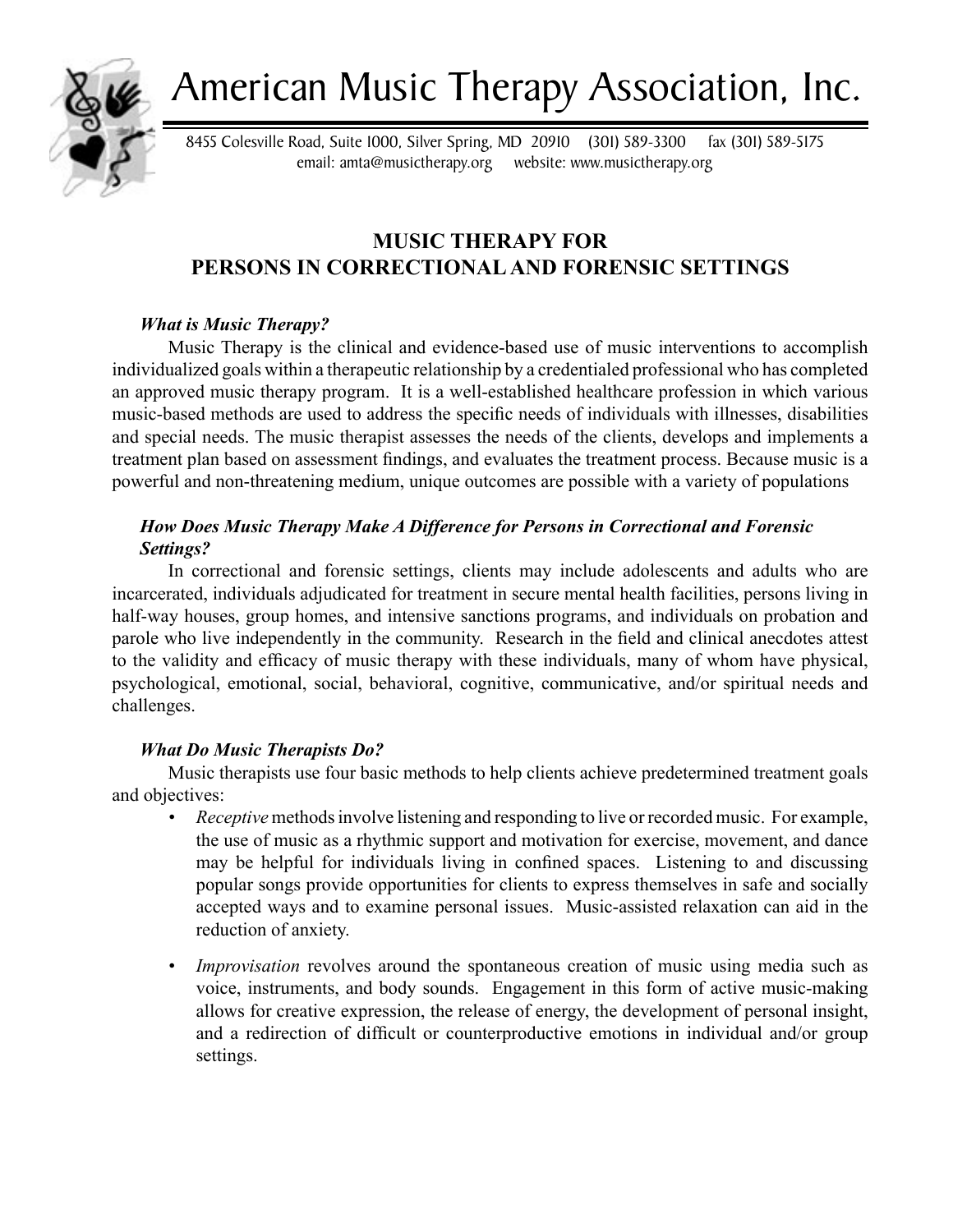- *Recreative* experiences focus on singing and playing precomposed music. In corrections and forensic settings, this method allows individuals to develop skills that lead to a sense of mastery and increased confidence. Experiences in ensembles such as choruses, popular music combos, and chime choirs provide opportunities for meaningful social interaction and can contribute to the productive use of leisure time.
- *Composition* methods involve creating vocal and instrumental pieces. Songwriting can be an effective means of expression and a source of self-satisfaction in individual and group treatment settings, as well as a vehicle for learning foundational music concepts. This generative process also encourages thoughtful work over time, ideally leading to completion of a musical product which may be preserved in tangible form (songsheet, audiotape, etc.).

As with all populations, the trusting and respectful relationship that develops between the therapist and the forensic client serves as the basis for therapeutic change through shared music experience. When individualized experiences are designed by the music therapist to support and challenge the client's unique abilities and needs, desired results may be immediate and readily apparent.

Clients need not have prior music training or experience in order to benefit from music therapy treatment.

Specific goals in correctional and forensic settings may include the following:

- Increase self-awareness •
- Improve reality testing and problem-solving skills •
- Improve respect for others, including peers and authority figures •
- Develop healthy verbal and non-verbal communication skills •
- Decrease impulsivity through practical techniques •
- Accept responsibility for thoughts and feelings •
- Learn relaxation and coping skills •
- Improve physical conditioning •
- Develop effective leisure skills
- Explore feelings and make positive changes in mood states •

### *Who is Qualified as a Music Therapist?*

Graduates of colleges or universities from more than 70 approved music therapy programs are eligible to take a national examination administered by the Certification Board for Music Therapists (CBMT), an independent, non-profit certifying agency fully accredited by the National Commission for Certifying Agencies. After successful completion of the CBMT examination, graduates are issued the credential necessary for professional practice, Music Therapist-Board Certified (MT-BC). In addition to the MT-BC credential, other recognized professional designations are Registered Music Therapists (RMT), Certified Music Therapists (CMT), and Advanced Certified Music Therapist (ACMT) listed with the National Music Therapy Registry. Any individual who does not have proper training and credentials is not qualified to provide music therapy services.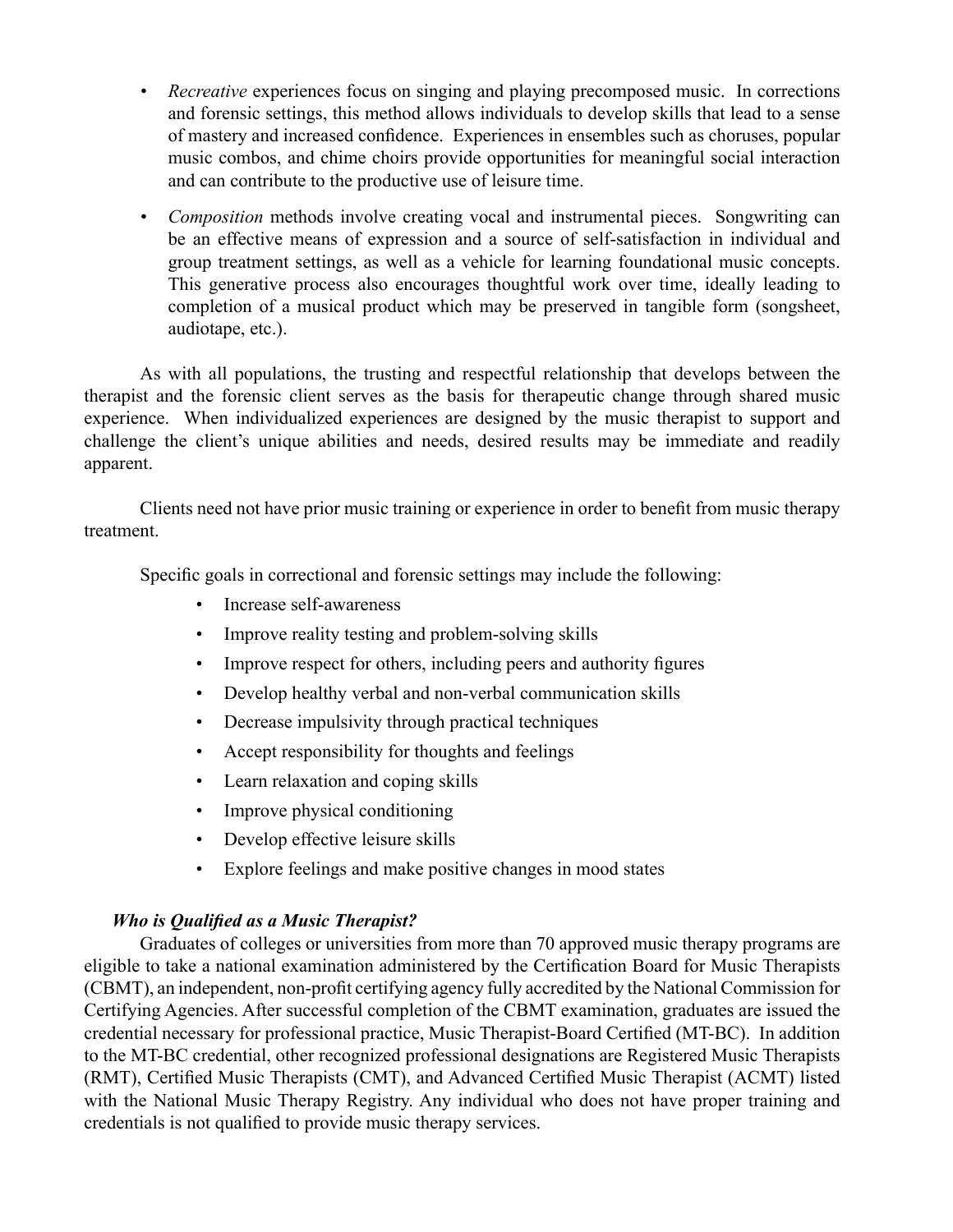#### *Where do Music Therapists Work with Correctional and Forensic Clients?*

Music therapists offer services in a variety of correctional and forensic settings, including: maximum security hospitals, jails, prisons, detention centers, group homes, sanctions programs, and community-based probation and parole programs. Music therapists may also encounter forensic clients in homeless shelters, missions, refuge houses, substance abuse treatment centers, volunteer training programs, churches, aftercare programs, mental health facilities, medical hospitals, schools, skilled nursing facilities, rehabilitation centers, and private practice. Some professionals in these settings acquire advanced training in psychology or forensic medicine.

#### *Is There Research to Support Music Therapy?*

A vast amount of clinical- and research-based information exists to support the use of music therapy with forensic populations. Both quantitative and qualitative research studies have been published in forensic journals, as well as in peer-reviewed journals within the creative arts therapies, including the *Journal of Music Therapy, Music Therapy, Music Therapy Perspectives, Arts in Psychotherapy,*  and the *Nordic Journal of Music Therapy*.

#### *Why Music Therapy?*

Mike Morgan, Chaplain at Fremont Correctional Facility in Canon City, Colorado comments:

*"The use of music therapy in corrections facilitates a connection with people from every socio-economic level and race. By entering their world through music, principles and values can be communicated so that the people who are incarcerated can live, love, learn, and leave a legacy. Music therapy in corrections is not an undocumented fad. It works and creates positive change in a very negative environment."*

Joy Prelznik, Asst. Deputy Warden, Ionia Temporary Correctional Facility in Michigan states:

*"Music Therapy is very helpful in a prison setting with psychiatric patients. These patients often have had no life experiences with music and positive emotions or with bodily movement related to music. The patients find themselves responding to music therapy when they cannot cooperate with conventional therapy."*

James Neville, Chief of Rehabilitation at Atascadero State Hospital in California comments:

*"Here at Atascadero, music therapy provides an opportunity for our patients to learn cognitive, social, and functional skills using a non-threatening and an expressive modality."*

Susan Davis, Deputy Warden at Scott Correctional Facility in Plymouth, Michigan writes:

*"Music therapy is an integral part of our residential treatment program. Many of the women articulate their problems and needs through songs and channel their physical energy through instrumental music lessons and performances. The unit is a positive and more peaceful environment because of music therapy."*